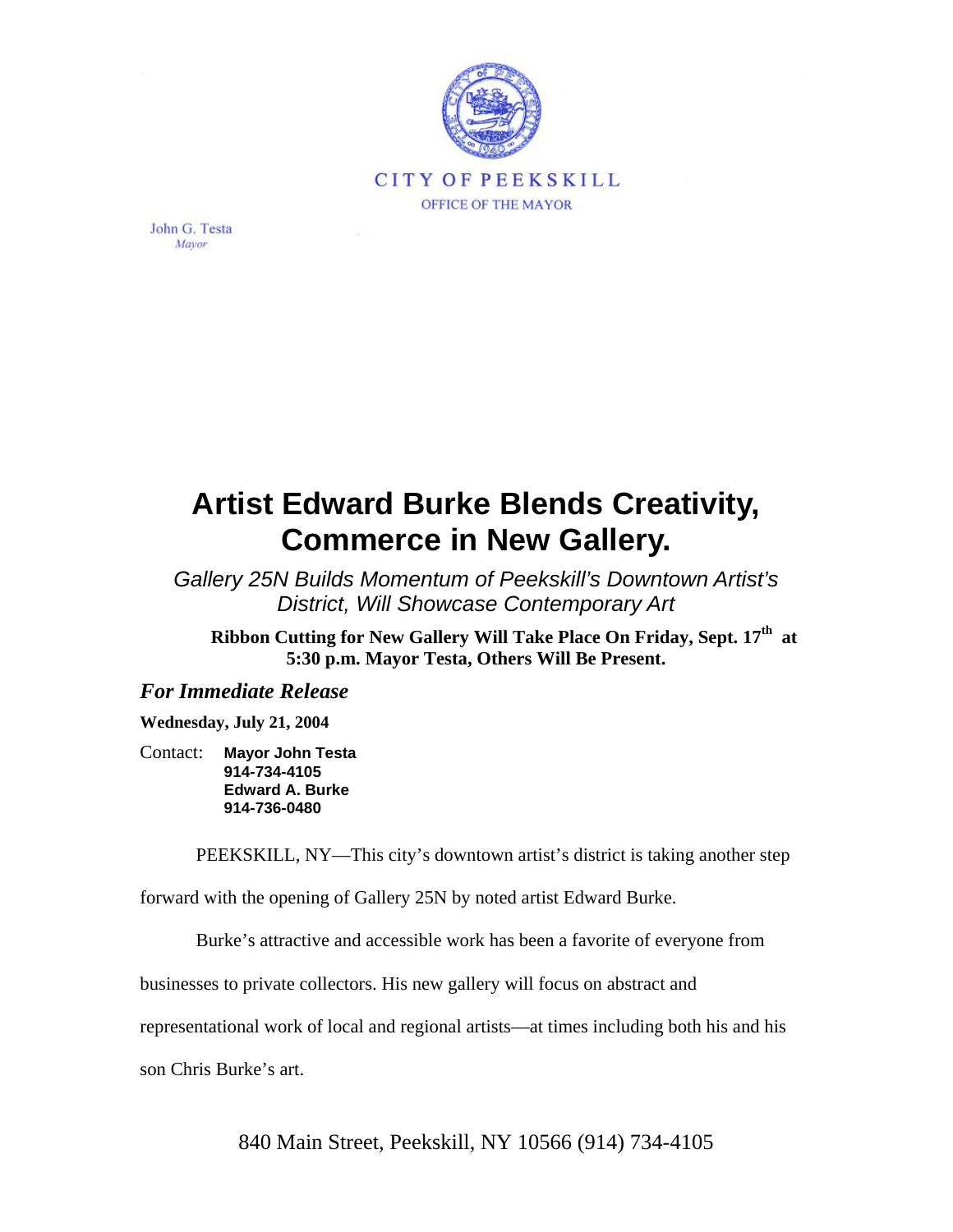A steadily growing artists district and a welcoming and supportive artists community are among the most important elements that drew Burke to Peekskill, he says. "With the opening of the Hudson Valley Center for Contemporary Arts, the construction of new art lofts and all the other developments going on, Peekskill is the right place for any artist or anyone in the art business," Burke says.

Members of the artist and business community have been welcoming and incredibly supportive, Burke says. "The artists and the other gallery owners have been fantastic in helping us understand the lay of the land here," he says. "We truly feel at home. The people have been wonderful."

"I'm glad Mr. Burke feels so welcome in Peekskill. The opening of his gallery and the warm reception he's gotten shows the true strength of our revitalization and the momentum that is building," says Peekskill Mayor John Testa.

Gallery 25N's mission is to show fine arts, painting, sculpture and photography of local, regional and international artists. Burke's work will be on display as well. A painter for 35 years, Burke has had significant shows in Manhattan and done a great deal of work for private collectors and corporations. His art covers a wide range that includes everything from truly abstract to highly detailed representational paintings.

The first show at Gallery 25N focused on such things as "A Sense Of Place," which featured four artists doing work on such topics as reflections on water in Peekskill and Croton Ponds. The current show starting September  $10<sup>th</sup>$  presents abstract paintings by Edward Burke and sculptures by Chris Burke.

Visitors to Gallery 25N will get a chance to see an artist at work. Besides a showplace for art, the facility is also a place of work.

2